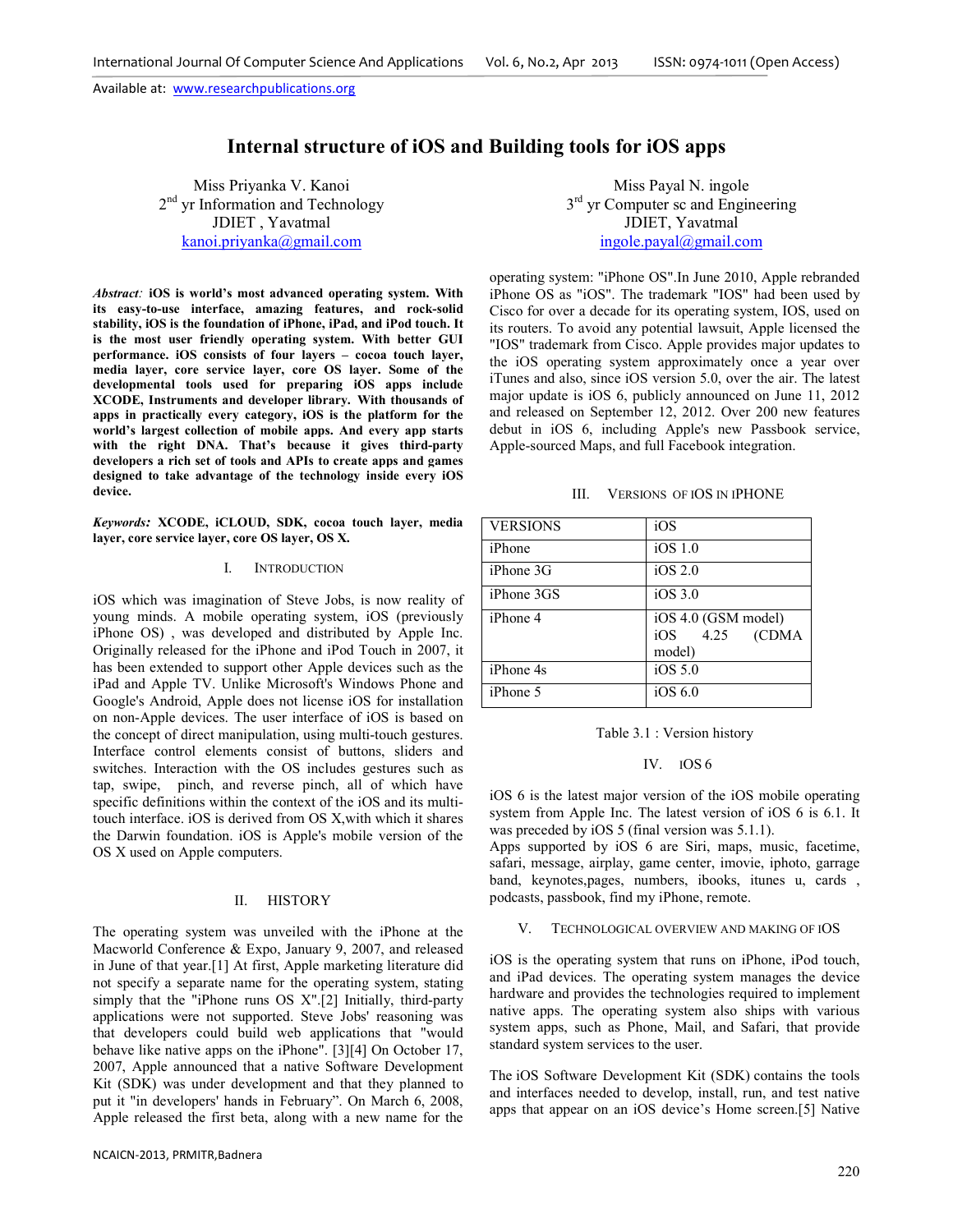apps are built using the iOS system frameworks and Objective-C language and run directly on iOS. Unlike web apps, native apps are installed physically on a device and are therefore always available to the user, even when the device is in Airplane mode. They reside next to other system apps and both the app and any user data is synced to the user's computer through iTunes.

In addition to native apps, it is possible to create web apps using a combination of HTML, cascading style sheets (CSS), and JavaScript code. Web apps run inside the Safari web browser and require a network connection to access your web server. Native apps, on the other hand, are installed directly on the device and can run without the presence of a network connection. The iOS SDK provides the resources you need to develop native iOS apps. Therefore, understanding a little about the technologies and tools that make up this SDK can help you make better choices about how to design and implement your apps.

## VI. THE LAYERED ARCHITECTURE OF IOS

At the highest level, iOS acts as an intermediary between the underlying hardware and the apps that appear on the screen. The apps you create rarely talk to the underlying hardware directly. Instead, apps communicate with the hardware through a set of well-defined system interfaces that protect your app from hardware changes. This abstraction makes it easy to write apps that work consistently on devices with different hardware capabilities.

The implementation of iOS technologies can also be viewed as a set of layers, which are shown in Figure 4.1. At the lower layers of the system are the fundamental services and technologies on which all apps rely; higher-level layers contain more sophisticated services and technologies.



## Figure 4.1 Layers of iOS

As you write your code, you should prefer the use of higherlevel frameworks over lower-level frameworks whenever possible. The higher-level frameworks are there to provide object-oriented abstractions for lower-level constructs. These abstractions generally make it much easier to write code because they reduce the amount of code you have to write and encapsulate potentially complex features, such as sockets and threads. Although they abstract out lower-level technologies, they do not mask those technologies from you. The lowerlevel frameworks are still available for developers who prefer to use them or who want to use aspects of those frameworks that are not exposed by the higher layers.

#### VII. LAYERS OF IOS

#### *A. Cocoa Layer*

The Cocoa Touch layer contains the key frameworks for building iOS applications. This layer defines the basic application infrastructure and support for key technologies such as multitasking, touch-based input, push notifications, and many high-level system services. When designing your applications, you should investigate the technologies in this layer first to see if they meet your needs.[6]

 The following sections describe some of the key technologies available in the Cocoa Touch layer.

*1) AutoLayout -* Introduced in iOS 6, auto layout improves upon the "springs and struts" model previously used to lay out the elements of a user interface. With auto layout, you define rules for how to lay out the elements in your user interface. These rules express a larger class of relationships and are more intuitive to use than springs and struts.

*2) Storyboards -* Introduced in iOS 5, storyboards supplant nib files as the recommended way to design your application's user interface. Unlike nib files, storyboards let you design your entire user interface in one place so you can see all of your views and view controllers and how they work together. An important part of storyboards is the ability to define segues, which are transitions from one view controller to another. Applications can define these transitions visually in Xcode or initiate them programmatically in Xcode. These transitions allow you to capture the flow of your user interface in addition to the content.

*3) Document Support -* Introduced in iOS 5, the UIKit framework introduced the UIDocument class for managing the data associated with user documents. This class makes implementing document-based applications much easier, especially applications that store documents in iCloud. In addition to providing a container for all of your documentrelated data, the UIDocument class provides built-in support for asynchronous reading and writing of file data, safe saving of data, automatic saving of data, support for detecting iCloud conflicts, and support for flat file or package file representations. For applications that use Core Data for their data model, you can use the UIManagedDocument subclass to manage your data stores.

*4) Multitasking -* Applications built using iOS SDK 4.0 are not terminated when the user presses the Home button; instead, they shift to a background execution context. The multitasking support defined by UIKit helps your application transition to and from the background state smoothly.To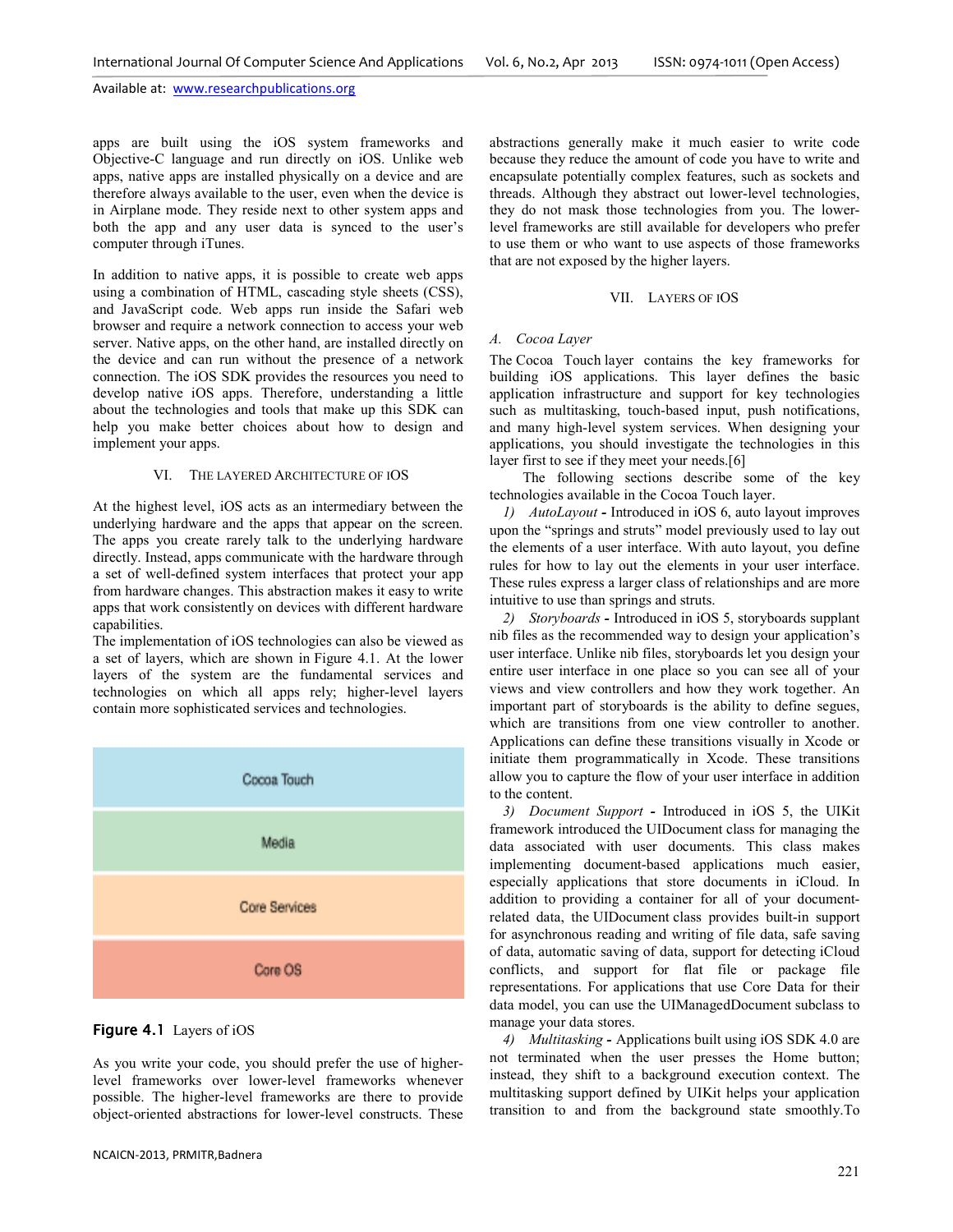preserve battery life, most applications are suspended by the system shortly after entering the background. A suspended application remains in memory but does not execute any code.

*5) UI State Preservation -* Introduced in iOS 6, state preservation makes it easier for apps to restore their user interface to the state it was in when the user last used it. When an app moves to the background, it is asked to save the semantic state of its views and view controllers. Upon relaunch, the app uses this state to restore its interface and make it seem as if the app had never quit. Support for state preservation is integrated into UIKit, which provides the infrastructure for saving and restoring your app's interface.

*6) Standard System View Controllers -* Many of the frameworks in the Cocoa Touch layer contain view controllers for presenting standard system interfaces. You are encouraged to use these view controllers in your applications to present a consistent user experience. Whenever you need to perform one of the following tasks, you should use a view controller from the corresponding framework:

*a) Display or edit contact information*—Use the view controllers in the Address Book UI framework.

*b) Create or edit calendar events—* Use the view controllers in the Event Kit UI framework.

*c) Compose an email or SMS message—* Use the view controllers in the Message UI framework.

*d) Open or preview the contents of a file*— Use the UIDocumentInteractionController class in the UIKit framework.

*e) Take a picture or choose a photo from the user's photo library*— Use the UIImagePickerController class in the UIKit framework.

*f) Shoot a video clip — Use the UIImagePickerController class in the UIKit framework.* 

Other technologies supported by cocoa touch layer are – Printing , Apple Push Notification Service , Local Notifications , Gesture Recognizers , Peer-to-Peer Services, External Display Support

## *B. Media Layer*

The Media layer contains the graphics, audio, and video technologies geared toward creating the best multimedia experience available on a mobile device. The technologies in this layer were designed to make it easy for you to build applications that look and sound great.[7]

The following sections describe some of the key technologies available in the media layer.

*1) Graphics Technologies -* High-quality graphics are an important part of all iOS applications. The simplest way to create an application is to use prerendered images together with the standard views and controls of the UIKit framework and let the system do the drawing. However, there may be situations where you need to go beyond simple graphics*.* 

*2) Audio Technologies -* The audio technologies available in iOS are designed to help you provide a rich audio experience for your users. This experience includes the ability to play high-quality audio, record high-quality audio, and trigger the vibration feature on certain devices.The system provides several ways to play back and record audio content.

*3) Video Technologies -* Whether you are playing movie files from your application or streaming them from the network, iOS provides several technologies to play your video-based content. On devices with the appropriate video hardware, you can also use these technologies to capture video and incorporate it into your application.The system provides several ways to play and record video content that you can choose depending on your needs.

*4) AirPlay -* AirPlay is a technology that lets your application stream audio to Apple TV and to third-party AirPlay speakers and receivers. AirPlay support is built in to the AV Foundation framework and the Core Audio family of frameworks. Any audio content you play using these frameworks is automatically made eligible for AirPlay distribution. Once the user chooses to play your audio using AirPlay, it is routed automatically by the system.

## *C. Core Services Layer*

The Core Services layer contains the fundamental system services that all applications use. Even if you do not use these services directly, many parts of the system are built on top of them. [8]

The following sections describe some of the key technologies available in the Core Services layer.

*1) iCloud Storage -* Introduced in iOS 5, iCloud storage lets your application write user documents and data to a central location and access those items from all of a user's computers and iOS devices. Making a user's documents ubiquitous using iCloud means that a user can view or edit those documents from any device without having to sync or transfer files explicitly. Storing documents in a user's iCloud account also provides a layer of safety for that user. Even if a user loses a device, the documents on that device are not lost if they are in iCloud storage.There are two ways that applications can take advantage of iCloud storage, each of which has a different intended usage:

*a) iCloud document storage -* Use this feature to store user documents and data in the user's iCloud account.

*b) iCloud key-value data storage - Use this feature to share small amounts of data among instances of your application.*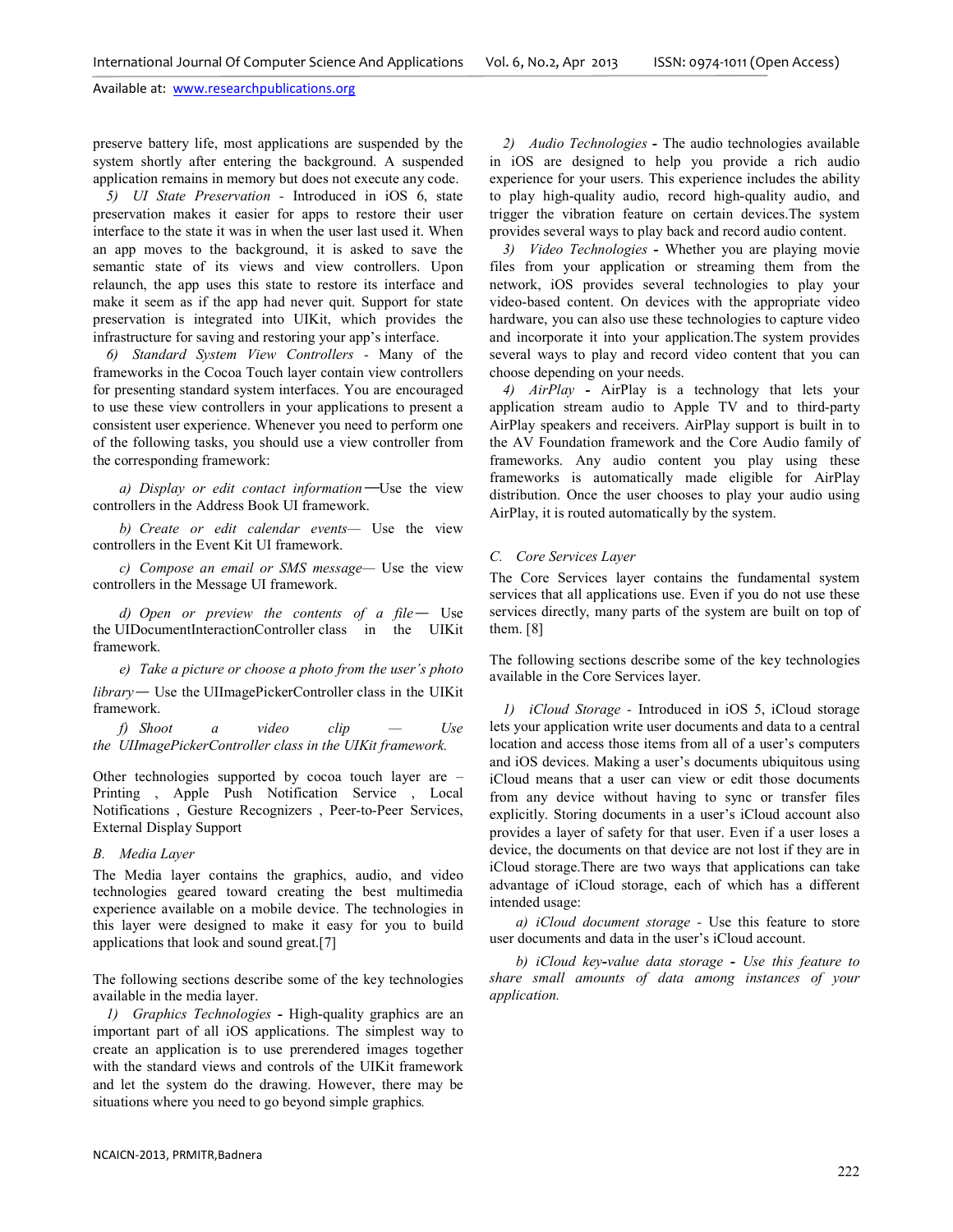

Figure 7.C.1 : iCloud Storage

*2) Automatic Reference Counting -* Introduced in iOS 5, Automatic Reference Counting (ARC) is a compiler-level feature that simplifies the process of managing the lifetimes of Objective-C objects. Instead of you having to remember when to retain or release an object, ARC evaluates the lifetime requirements of your objects and automatically inserts the appropriate method calls at compile time. ARC replaces the traditional managed memory model style of programming found in earlier versions of iOS. Any new projects you create automatically use ARC. And Xcode provides migration tools to help convert existing projects to use ARC.

*3) SQLite -* The SQLite library lets you embed a lightweight SQL database into your application without running a separate remote database server process. From your application, you can create local database files and manage the tables and records in those files. The library is designed for general-purpose use but is still optimized to provide fast access to database records. The header file for accessing the SQLite library is located in <iOS\_SDK>/usr/include/sqlite3.h, where  $\leq$ iOS SDK $>$  is the path to the target SDK in your Xcode installation directory.

*4) XML Support -* The Foundation framework provides the NSXMLParser class for retrieving elements from an XML document. Additional support for manipulating XML content is provided by the libXML2 library. This open source library lets you parse or write arbitrary XML data quickly and transform XML content to HTML. The header files for accessing the libXML2 library are located in the <iOS\_SDK>/usr/include/libxml2/ directory,

where  $\leq i$ OS SDK $>$  is the path to the target SDK in your Xcode installation directory.

*5) Block Objects -* Introduced in iOS 4.0, block objects are a C-level language construct that you can incorporate into your C and Objective-C code. A block object is essentially an anonymous function and the data that goes with that function, something which in other languages is sometimes called a *closure* or *lambda*. Blocks are particularly useful as callbacks or in places where you need a way of easily combining both the code to be executed and the associated data.

In iOS, blocks are commonly used in the following scenarios:

*a) As a replacement for delegates and delegate methods*

*b) As a replacement for callback functions* 

*c) To implement completion handlers for one-time operations* 

*d) To facilitate performing a task on all the items in a collection* 

*e) Together with dispatch queues, to perform asynchronous tasks* 

Other technologies supported by core service layer are – Data Protection , File-Sharing Support , Grand Central Dispatch , In-App Purchase.

## *D. Core OS Layer*

The Core OS layer contains the low-level features that most other technologies are built upon. Even if you do not use these technologies directly in your applications, they are most likely being used by other frameworks. And in situations where you need to explicitly deal with security or communicating with an external hardware accessory, you do so using the frameworks in this layer.[9]

## VIII. IOS DEVELOPER TOOLS

To develop applications for iOS, you need an Intel-based Macintosh computer and the Xcode tools. Xcode is Apple's suite of development tools that provide support for project management, code editing, building executables, source-level debugging, source-code repository management, performance tuning, and much more. At the center of this suite is the Xcode application itself, which provides the basic source-code development environment. Xcode is not the only tool, though, and the following sections provide an introduction to the key applications you use to develop software for iOS.[10]

## *A. XCODE*

The focus of your development experiences is the Xcode application. Xcode is an integrated development environment (IDE) that provides all of the tools you need to create and manage your iOS projects and source files, assemble your user interface, build your code into an executable, and run and debug your code either in iOS Simulator or on a device. Xcode incorporates a number of features to make developing iOS applications easier, including the following:

*1) GCC compilers supporting C, C++, Objective-C, Objective-C++, and other languages.* 

*2) A project management system for defining software products.* 

*3) A code-editing environment that includes features such as syntax coloring, code completion, and symbol indexing.* 

*4) An integrated editor for creating storyboard and nib files.*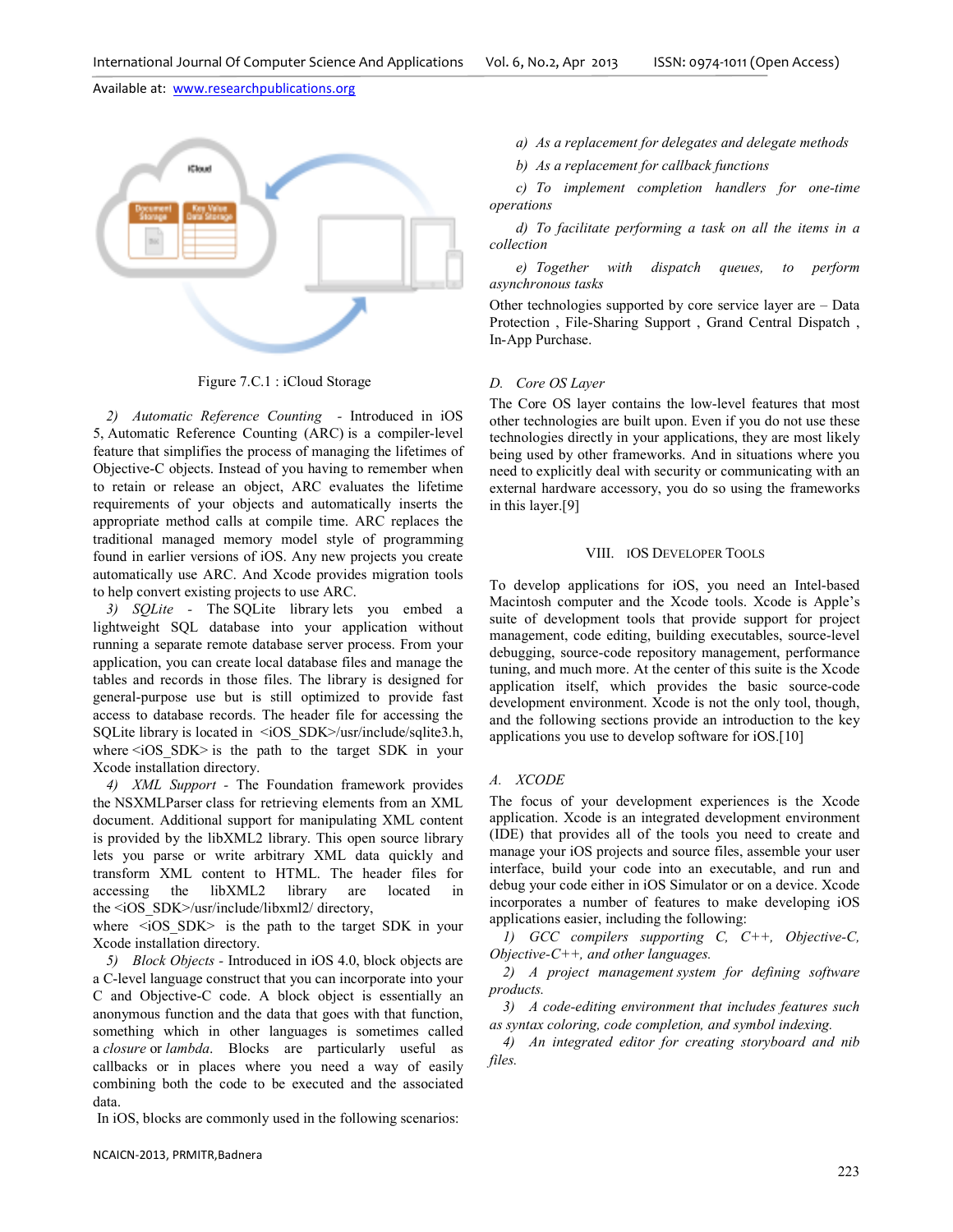

Figure 8.A.1 : XCODE Workspace

## *B. Instruments*

To ensure that you deliver the best user experience for your software, the Instruments environment lets you analyze the performance of your iOS applications while running in Simulator or on a device. Instruments gather data from your running application and presents that data in a graphical display called the *timeline view*. You can gather data about your application's memory usage, disk activity, network activity, and graphics performance. The timeline view can display all the types of information side by side, letting you correlate the overall behavior of your application, not just the behavior in one specific area.

# *C. The Developer Library*

The iOS Developer Library contains the documentation, sample code, tutorials, and other information you need to write iOS applications. Because the developer library contains thousands of pages of documentation, ranging from high-level getting started documents to low-level API reference documents, understanding how to find the information is an important step in the development process. The developer library uses a few techniques for organizing content that should make it easier to browse.

## IX. HARDWARE SECURITY FEATURES IN IOS

On every device, speed and power efficiency are critical. Cryptographic operations are complex and can introduce performance problems if not designed and implemented correctly. Every iOS device has a dedicated AES 256 crypto engine built into the DMA path between the flash storage and main system memory, making file encryption highly efficient. Along with the AES engine, SHA-1 is implemented in hardware, further reducing cryptographic operation overhead. The device's unique ID (UID) and a device group ID (GID) are AES 256-bit keys fused into the application processor during manufacturing. No software or firmware can read them directly; they can see only the results of encryption or decryption operations performed using them. The UID is unique to each device. The GID is common to all processors in a class of devices, and is used as an additional level of protection when delivering system software during installation and restore. Burning these keys into the silicon prevents them from being tampered with or bypassed, and guarantees that they can be accessed only by the AES engine. The UID allows data to be cryptographically tied to a particular device. The UID is not related to any other identifier on the device. Apart from the UID and GID, all other cryptographic keys are created by the system's random number generator (RNG) using an algorithm based on Yarrow. System entropy is gathered from interrupt timing during boot, and additionally from internal sensors once the device has booted.[11]

## X. IOS TECHNOLOGIES PACKAGED AS FRAMEWORKS

Apple delivers most of its system interfaces in special packages called frameworks. A framework is a directory that contains a dynamic shared library and the resources (such as header files, images, helper apps, and so on) needed to support that library. To use frameworks, you link them into your app project just as you would any other shared library. Linking them to your project gives you access to the features of the framework and also lets the development tools know where to find the header files and other framework resources.

# XI. IOS AND OS X SHARE MANY OF THE SAME FRAMEWORKS

If you are an existing Cocoa developer, writing iOS apps should feel familiar. Many of the technologies found in OS X can also be found in iOS. The biggest differences between the two platforms occur at the user interface level but even then there are similarities in how you present and manage your app's interface. As a result, porting apps from OS X to iOS is possible with a little bit of work.

## XII. CONCLUSION

Each component of the iOS security platform, from hardware to encryption to device access, provides organizations with the resources they need to build enterprise-grade security solutions. The sum of these parts gives iOS its industryleading security features, without making the device difficult or cumbersome to use. Study of the layers of iOS helps users to understand the building blocks of apps used in this operating system. Using the simple basic language like c and